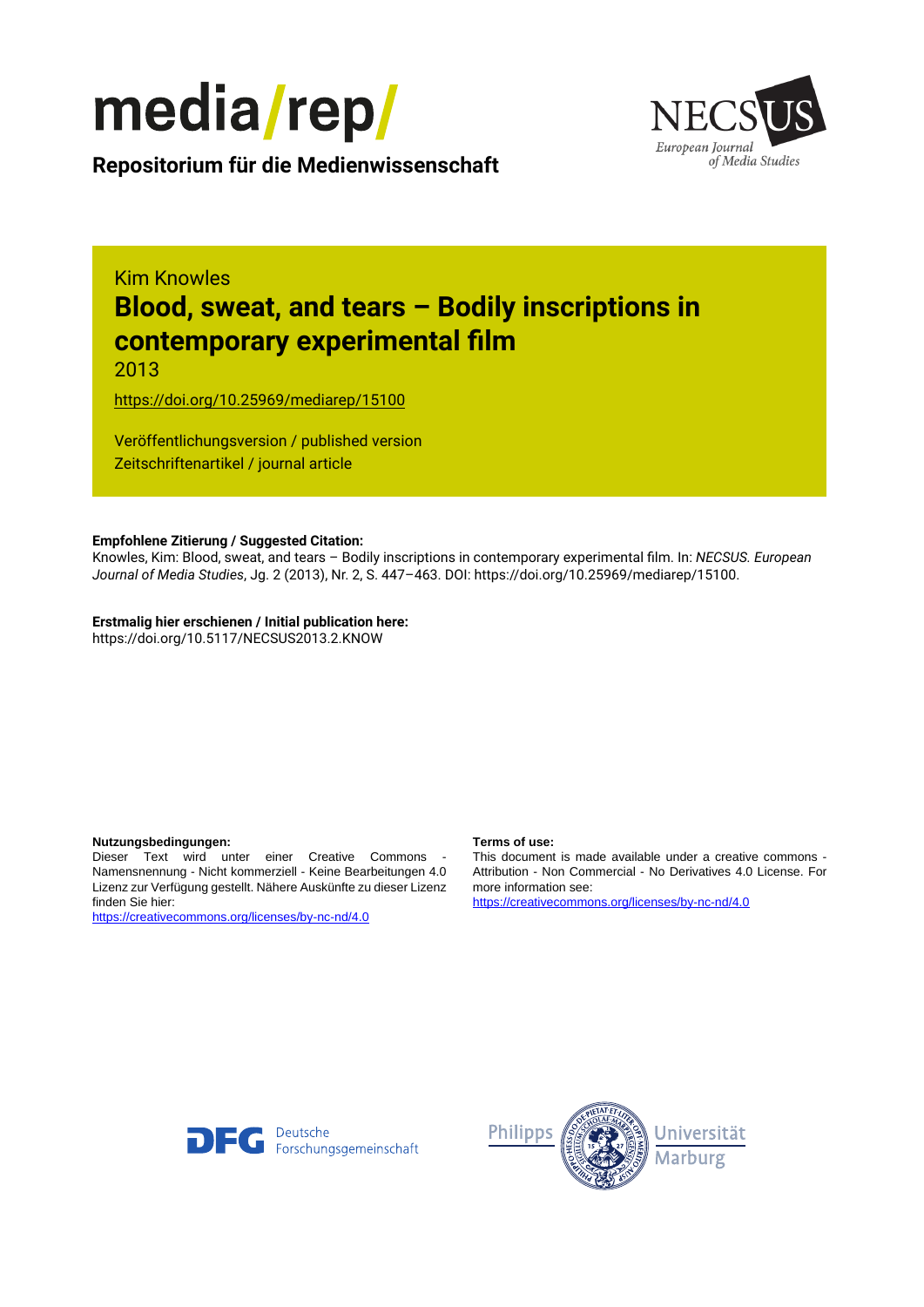EUROPEAN JOURNAL OF MEDIA STUDIES

www.necsus-ejms.org Published by: Amsterdam University Press



# **Blood, sweat, and tears**

*Bodily inscriptions in contemporary experimental film*

Kim Knowles

NECSUS 2 (2):447–463 DOI: 10.5117/NECSUS2013.2.KNOW

### **Abstract**

The contemporary works discussed in this article emerge from a wider desire in experimental film to (re)discover the aesthetic and critical potential of celluloid as it shifts, to employ the terminology coined by Raymond Williams, from the dominant to the residual.

**Keywords:** body, experimental, film, Thorsten Fleisch, Vicky Smith, waste

In history as in nature, decay is the laboratory of life.  $-$  Karl Marx<sup>1</sup>

The contemporary works discussed in this article emerge from a wider desire in experimental film to (re)discover the aesthetic and critical potential of celluloid as it shifts, to employ the terminology coined by Raymond Williams, from the dominant to the residual.2 This desire can be observed in the worldwide proliferation of artist-run film labs since the mid-1990s,<sup>3</sup> where an economy of recuperation, re-use, and recycling of old materials represents a stark alternative to 'an economy utterly dependent on disposability<del>'</del> and a throwaway culture of constant upgrades and relentlessly 'new' electronic goods. Based on the model of the London Filmmakers Co-op established in 1967,<sup>5</sup> these interconnected hubs of artistic experimentation foster an artisanal do-it-yourself ethos that bypasses traditional industrial processes in favour of individual hands-on experimentation.6 Alongside this, many filmmakers are venturing beyond conventional filmmaking techniques by using food, household products, and, in the case of the films discussed here, bodily fluids as a way of producing images. As the British artist Vicky Smith has pointed out, in the current climate of celluloid obsolescence the experimental filmmaker is now 'forced back to their own body as a resource'.7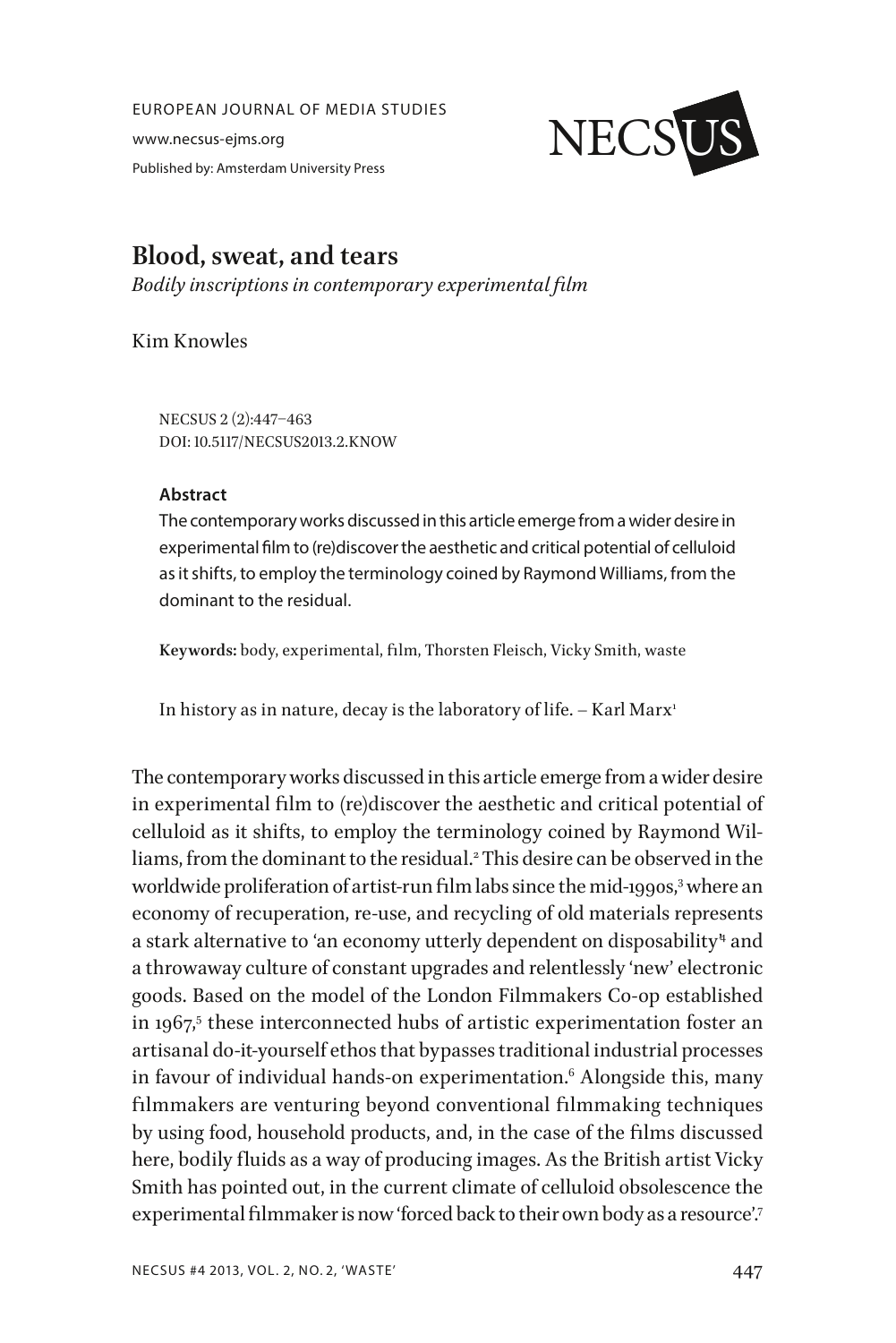I would like to explore here how such practices allow us to reconceptualise the way we think about cinematic materiality and its relationship to the body. During a period of technological transition – the rise of digital media and the subsequent gradual phasing out of celluloid film – medium-specificity has become invariably intertwined with issues of obsolescence and the outmoded, as well as questions of cultural value and waste.

We might note in this context that the increasing awareness of film's limited life-span (both materially and culturally) has led to it being discussed through a host of bodily metaphors. Paolo Cherchi Usai, for example, prophesised in 2001 that moving image preservation would become a 'science of gradual loss and the art of coping with the consequences, very much like a physician who has accepted the inevitability of death, even while he fights for the patient's life'.8 This is an echo of Roland Barthes' description of photography as 'mortal: like a living organism, it is born on the level of the sprouting silver grains, it flourishes a moment, then ages … fades, weakens, vanishes … there is nothing left to do but throw it away'.9 As suggested by Barthes, the process by which the subject separates him or herself from the dead or lost object calls to mind Sigmund Freud's account of mourning and melancholia. Crucially, what distinguishes mourning from the pathological state of melancholia, in Freud's view, is the ability to sever its attachment to the object that has been abolished. Thus, Laura Marks states that

Barthes finds that the mortality of his photographs, their blurriness, fading and decay, render them unbearably abject … the photograph must be rejected, lest its mortality contaminate the life of the viewer. In what seems like an understandable and 'healthy' conclusion to mourning, Barthes *throws the old photograph away*. 10

Is this not, in some sense, analagous to the position in which film now finds itself? It is difficult not to link such themes of mourning and melancholia to issues of obsolescence, particularly within the context of the death of film as a dominant cultural form. Acceptance of and compliance with the linear film-to-digital narrative corresponds to a 'healthy' separation from 'old' media and from the abject physical object, an observation that rings true when we consider the frequent calls for celluloid enthusiasts to 'move on', their unhealthy attachment to a dying medium considered by many as overly nostalgic, melancholic, even retrograde.<sup>11</sup> This might seem like a rather simplistic analogy but it nonetheless helps us to understand current celluloid practice as what Marks terms 'loving a disappearing image"<sup>2</sup> or, more specifically in this context, loving a disappearing medium.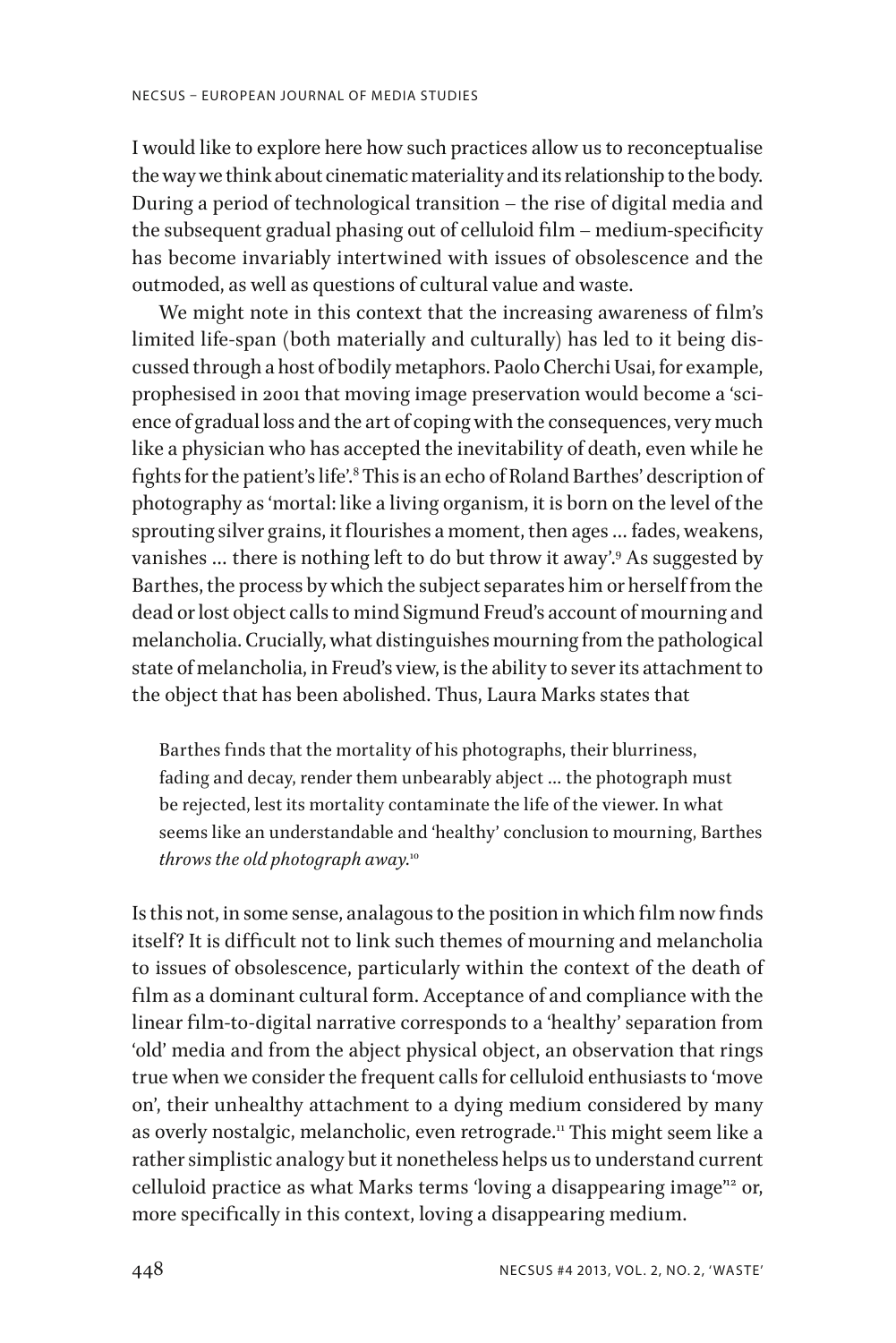Inherent in the work and writings of many contemporary analogue practitioners is the acceptance and embracing of film's physical nature – its relationship with time, death, and decay. Framing Usai's bodily metaphors in more constructive terms, the American artist Bradley Eros refers to the dark room as 'a theater of operations, where each patient's breath and blood rhymes with the heaving of the motor and the circulation of a coiled skein through the system'. We might draw a parallel here with the early theorisations of artists such as Hans Richter, who, in an attempt to isolate film's medium-specific properties, referred to its 'rhythms of breath and heart-beat'.<sup>13</sup> These anthropomorphic analogies are re-employed and reimagined in order to emphasise film's medium-specific properties from a contemporary perspective, where the reference to life is inseparable from an awareness of death. In his poetic defence of analogue film, Eros reverses Barthes' rejection of mortality as a frightful reminder of our own fragile bodies, framing corporeality and transience as venerable properties of this now cherished medium:

[t]rans-film, analogous to a human life, a presence that comes into being, decays and dies, it could be embraced as anima incarnate, that is, conscious of its own mortality and celebrated for its precious existence of material vulnerability.<sup>14</sup>

This cycle of life and death and the process of 'becoming' to which Eros refers brings to mind Henry Miller's famous lines from *Tropic of Cancer*, that here serve as a useful transition for thinking about the relationship between film, materiality, death, and waste:

I love everything that flows, everything that has time in it and becoming, that brings us back to the beginning where there is never end … all that is fluid, melting, dissolute and dissolvent, all the pus and dirt that in flowing is purified, that loses its sense of origin, that makes the great circuit toward death and dissolution<sup>15</sup>

Miller's words take Eros' anthropomorphic eulogising one step further, for in embracing organic time Miller shifts the emphasis from outside to inside, and from solid to liquid – a body dissolving, deteriorating, becoming nothing. The fluids to which Miller refers – those disgusting secretions – are reframed and revalued as *containing* time and as representing the passage from one state to another. The flowing deteriorating film as it passes through and is then ejected from the projector can provide a useful bodily analogy here. These interconnected perspectives offer a springboard for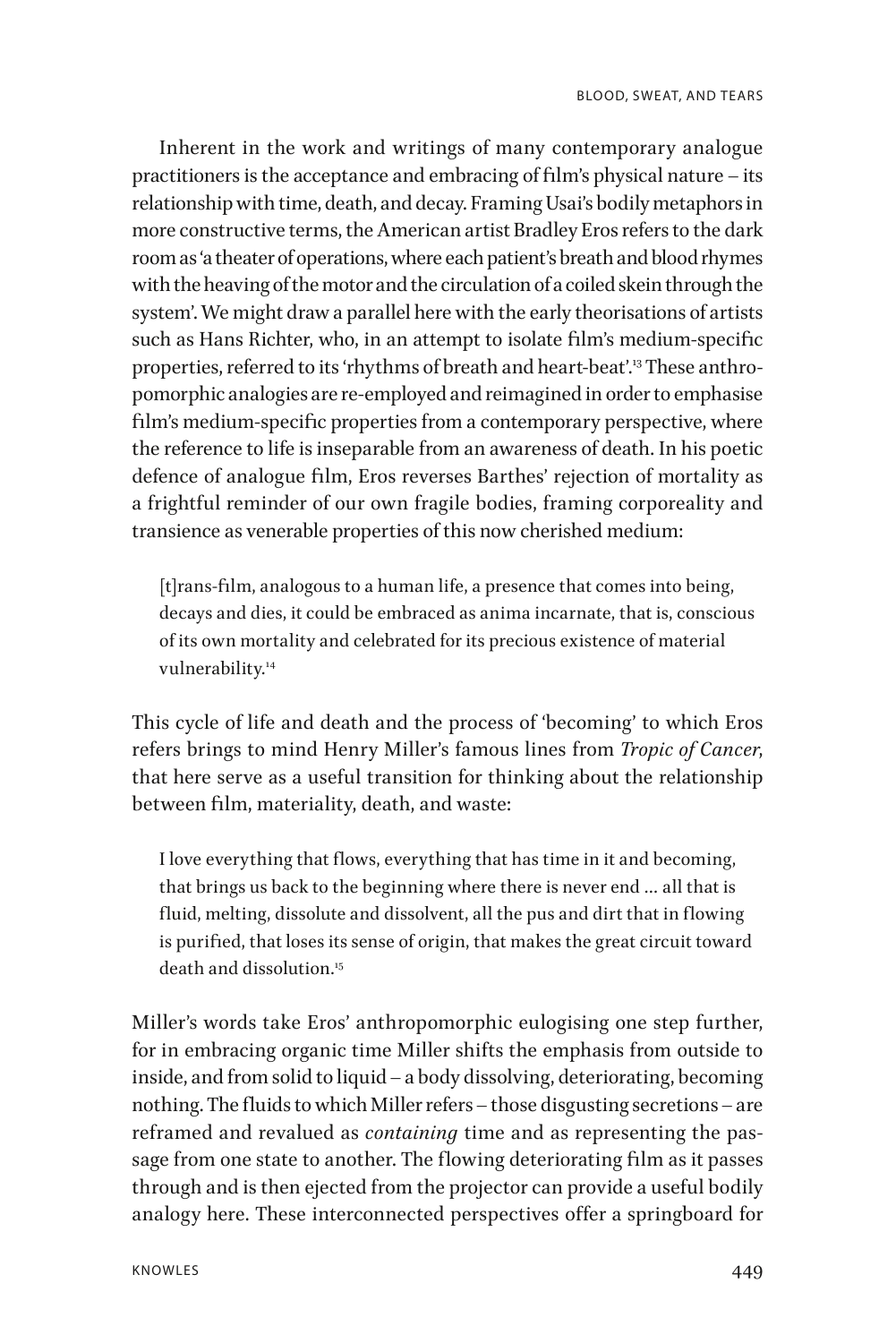considering the relatively recent turn to the use of bodily fluids in film. In these works, Usai's 'art of coping' with obsolescence involves not Barthes' throwing away of the abject aging object but rather a confrontation with and examination of that object in relation to our organic temporal existence.

Contemporary film practices that move these metaphors of the body into the direct employment of the body as primary visual material have been referred to by Vicky Smith as the 'full body film', or, in her recent series of curated film programmes, 'living film': 'film as object that is activated through physical contact and film as an ongoing mode of material practice that shapes the consciousness of, animates and enlivens its makers'.<sup>16</sup> Her own 16mm cameraless works have frequently taken the form of investigations into celluloid as a tactile surface – a register of bodily experience, as well as the staging of psychological states, and what she describes as the 'struggle with matter'. In her article on this field of practice entitled 'Full Body Film', Smith draws explicitly on sensuous film theory, particularly Vivian Sobchack's notion of 'full-bodied vision', with its emphasis on the 'carnal foundations of cinematic intelligibility', $\frac{1}{7}$  – but she shifts the register from the process of viewing to that of making. In s*obbingspittingscratching* (2012), Smith uses bodily fluids such as spit and tears as the material basis for the film's imagery, interspersed with animated scratches on the surface of the celluloid. Unlike Stan Brakhage's utilitarian use of his own spit to loosen the 'skin' of the film in *Chinese Series*  $(2003)^{18}$  – the only other notable example, along with Carolee Schneeman's earlier *Fuses* (1967), of the use of actual body fluid in experimental film – Smith invites an almost clinical engagement with these internal fluids. Enlarged on the screen, they resemble scientific microscopic images that bring us into an uncanny physical proximity with the artist's body. The choice of material support – clear leader rather than negative stock – bestows on the film an ethereal quality that elicits both fascination and discomfort.



*Fig. 1: Saliva in Smith's* sobbingspittingscratching*.*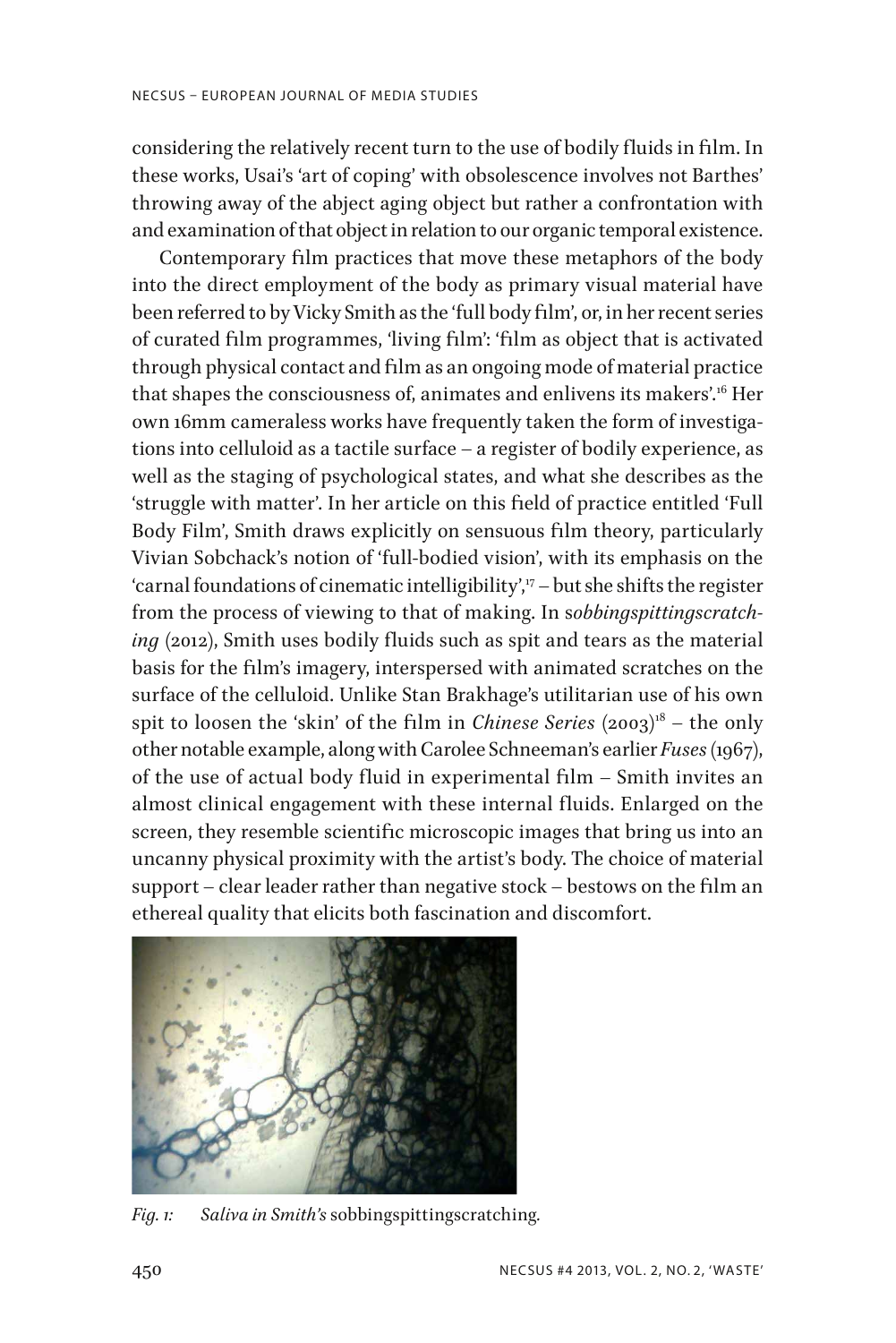Detached from their proper place *inside* the body, these fluids transcend the boundary between the inside and outside, the clean and the unclean, claiming for themselves a position of artistic value. Once they transgress the safe confines of the subject, bodily fluids are conventionally conceived as waste products that, unless disposed of, lead to contamination (to return to Barthes) or social embarrasment. Tears, signifiers of emotional excess – the use of the term 'sobbing' rather than 'crying' in the title relates specifically to an uncontrollable emotional outpouring – are to be wiped away ('dry your eyes'), whilst spittle carries with it more negative connotations of loss of bodily control, even madness ('frothing at the mouth').<sup>19</sup> The clear leader as a signifier of nothingness and as a low-status waste product connects with the excess of these bodily secretions and their colourless, formless nature, creating an intricate dialogue between material and bodily economies.

Spit is not only the base product in the hierarchy of organic matter, it is also characteristic of what Jean-Paul Sartre refers to as *visqueux* (slimy): 'neither liquid nor solid, but somewhere midway between the two'.<sup>20</sup> To quote Rosalind Krauss in her discussion of '*l'informe*', 'the slimy, in the form of the gagging suction of a leech-like past that will not release its grip, seems to contain its own form of possessiveness'.<sup>21</sup> Georges Bataille's short definition of '*l'informe*' or the formless in the critical dictionary section of his journal *Documents* in 1929 is accompanied by two entries by Marcel Griaule and Michel Leiris, which directly address the subject of 'le crachat' (spit or spittle) and its status as the lowest form of base matter. Griaule's 'Crachat d'âme' seems particularly resonant in relation to the body fluid film and its attempt to move beyond language (and here I also mean, in relation to film, the figurative image) as the privileged site of meaning. Spit, he observes,

accompagne le souffle, qui ne peut sortir de la bouche sans s'en imprégner. Or, le souffle est l'âme' ['accompanies the breath, which cannot leave the mouth without being impregnated by it. Yet, the breath is the soul'].

This paradoxical conflation of the high and the low, the elevated and the base (as Leiris states in 'L'eau à la bouche', saliva drags the divine status of the mouth to the lowest rang in the hierarchy of organic matter to 'une grotte tiede et mouillée' – 'a wet and warm cave') is overcome or consolidated by elevating the status of spit or saliva. In which case, suggests Giraule, if 'la salive est de l'âme deposée', then 'le crachat est de l'âme en mouvement' [if saliva is the soul at rest, then spit is the soul in movement]. This chain of associations that takes us from spit to the soul by way of the breath leads,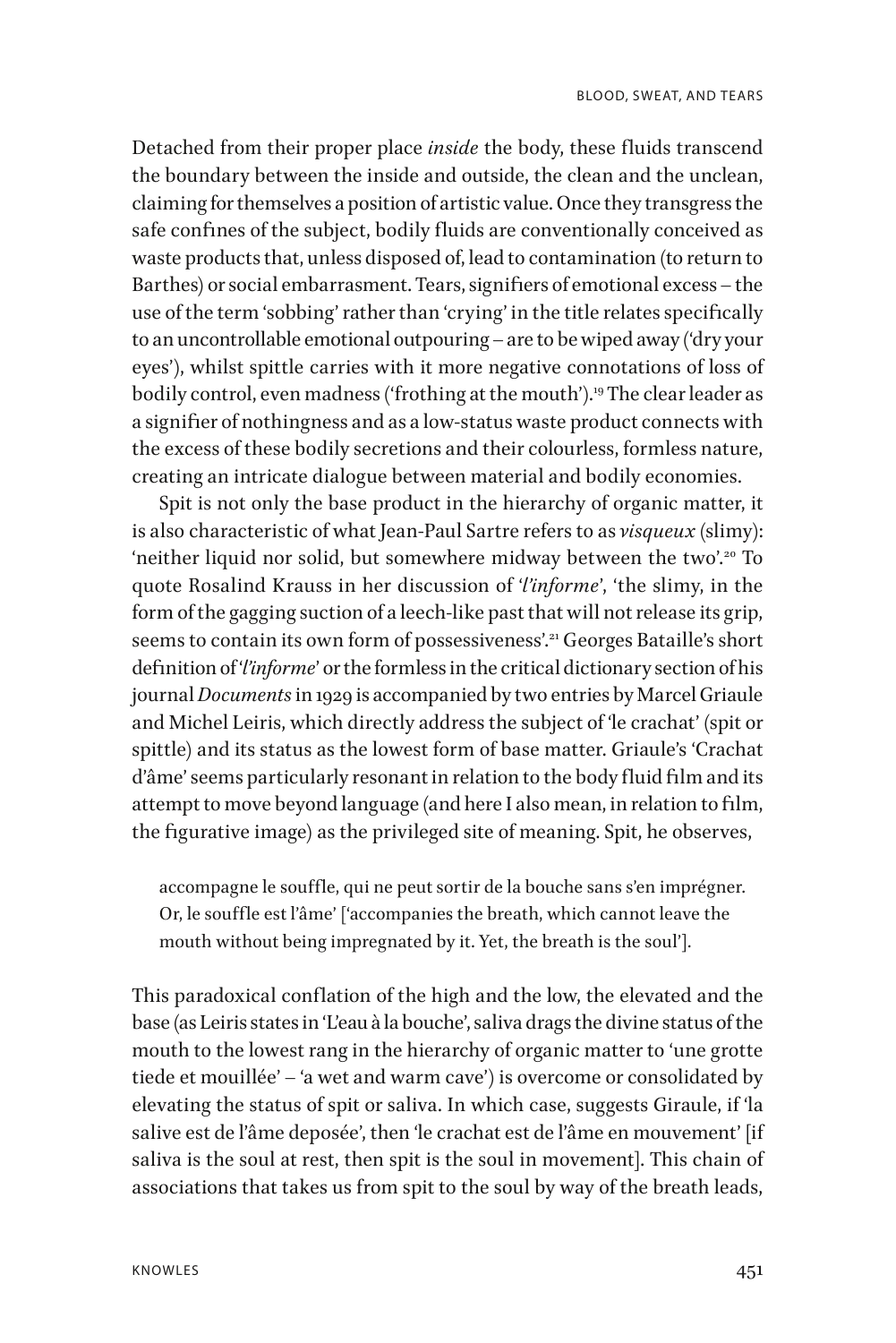ultimately, to death, as Giraule makes clear when he evokes the phrase 'rendre le dernier soupir' – to breathe one's last breath.



*Fig. 2: A magnified tear in* sobbingspittingscratching*.*

If spit connects us in this sense with film's dying breath, then the tears in Smith's film direct us to a very explicit mourning of this death, both personal and collective. In the use of film as a register of emotion, tears are left to dry on the surface of the celluloid, creating their own very unique trace in the visible chemical alteration of the material. In bringing together material and psychic economies of loss and waste, Smith thus develops a unique methodology and approach that speaks to and through the contemporary cultural status of celluloid film, itself a material trace of the past that threatens to pollute the present in its decaying, deteriorating excess. There is clearly a connection to be made here between our relationship to bodily waste, death, and the social position of 'residual' cultural forms that represent the 'leech-like' past of which Krauss speaks. We might turn to Julia Kristeva's discussion of abjection to provide a (more embodied) analogy for the relationship between capitalism's insatiable desire for renewal and the waste products it leaves behind.

It is thus not lack of cleanliness or health that causes abjection but what disturbs identity, system, order. What does not respect borders, positions, rules. The in-between, the ambiguous, the composite.<sup>22</sup>

It is precisely this sense of *cultural* inbetween-ness (film as undead or livingdead) that collides with, and is expressed through, the explicit body that transgresses the boundary between inside and outside.

More directly related to themes of life and death, and the possibilities of *staging* corporeality through cinematic materiality, are the works of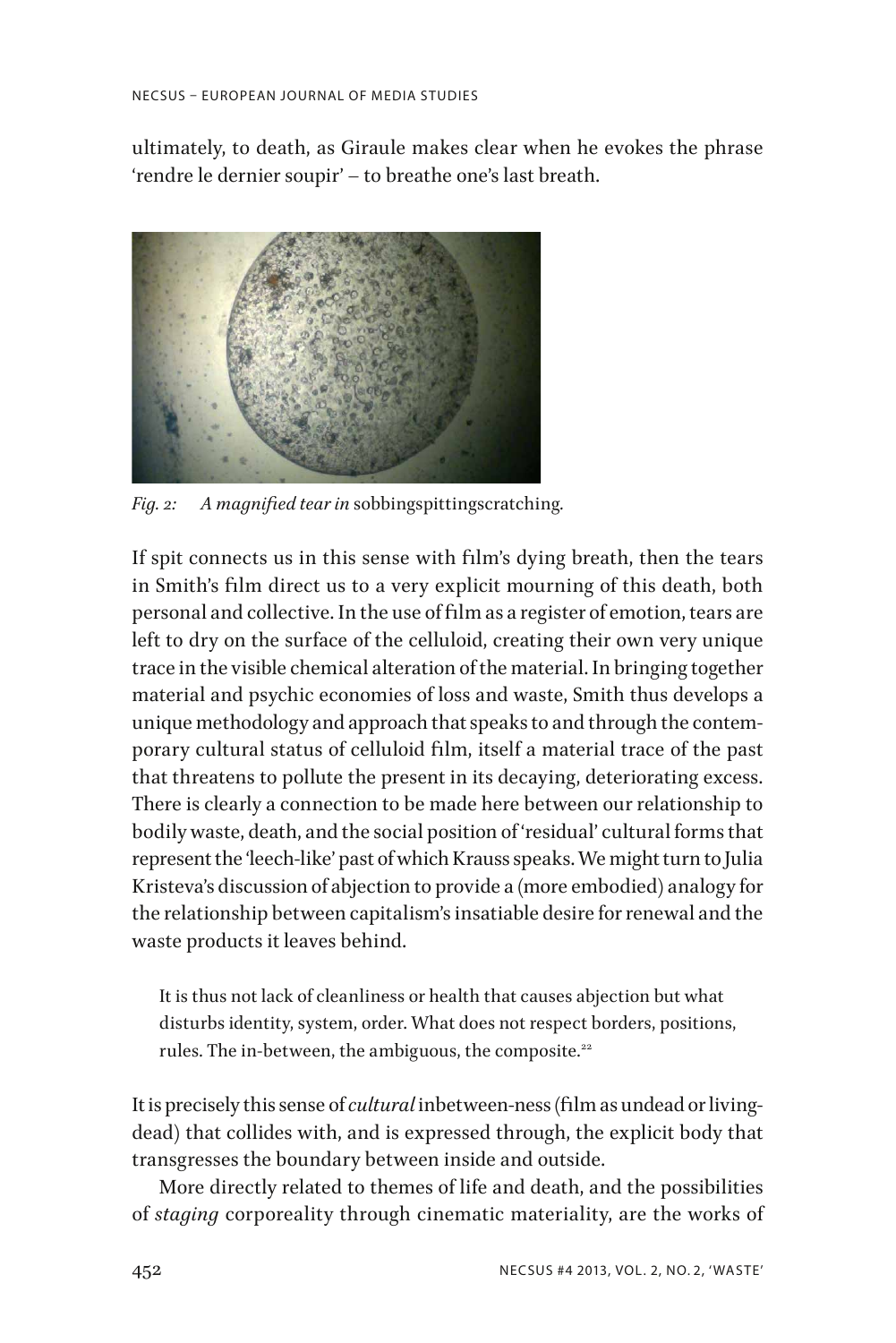the German filmmaker Thorsten Fleisch.<sup>23</sup> Again, these films raise questions about the re(use) and recycling of bodily matter that, once ejected or removed from the body, loses its specific organic function as sustaining (blood) or protecting (skin) the human body. An early piece *Blutrausch* (Bloodlust, 1998) is an attempt to, in Fleisch's own words, 'constitute a human/machine dialogue' by cutting into his own flesh and pressing 16mm film leader into the wound, then adding additional blood to the film with a syringe (although the performative aspect of Fleisch's process is invisible to the viewer, we might see this as a materialist film equivalent of the extreme performances of Ron Athey, in which the artist publicly submits his own body to explicit acts of cutting and bloodletting<sup>24</sup>).



*Fig. 3: Film strips of Fleisch's Blutrausch (Bloodlust).*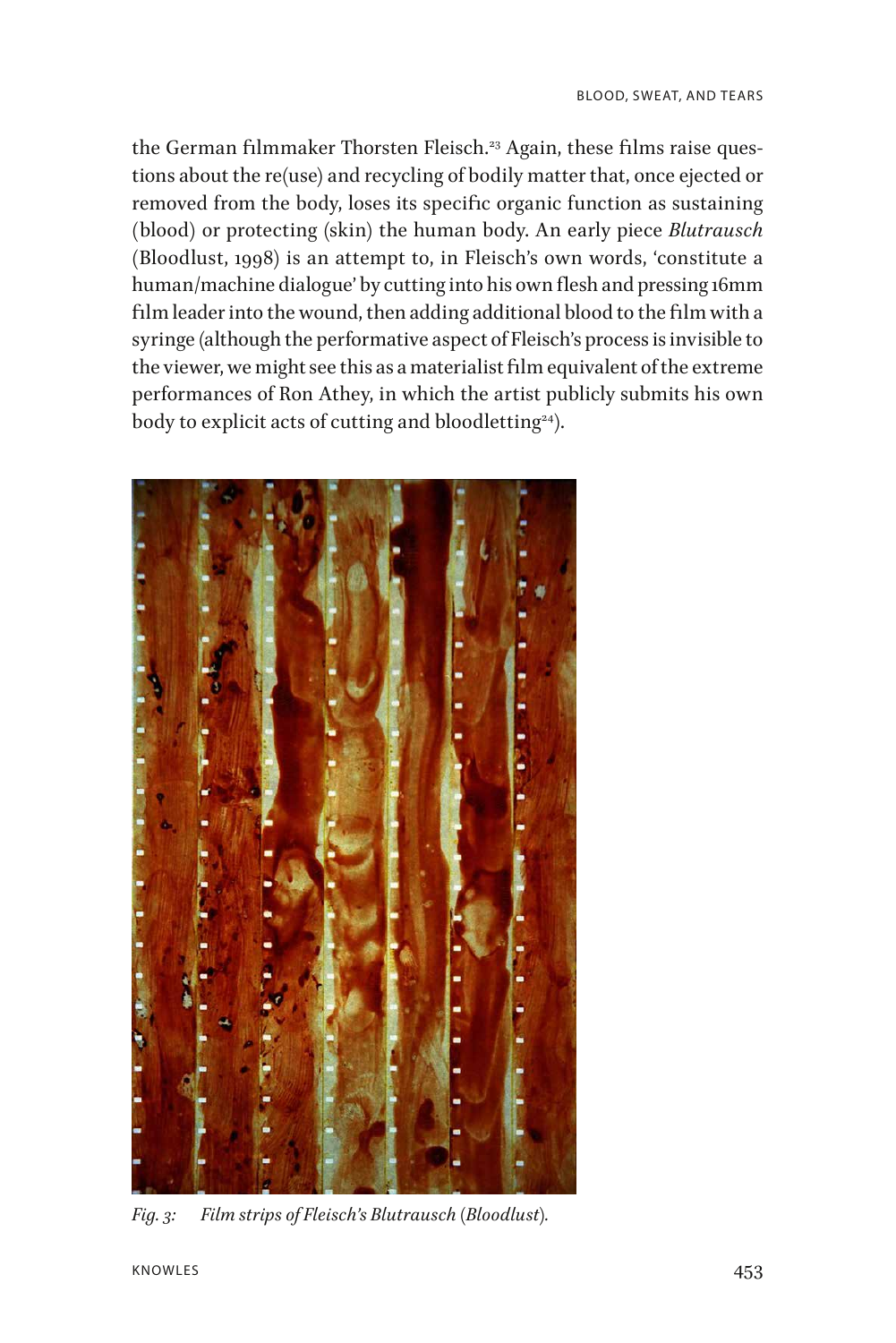Because it transgresses the boundary between image track and soundtrack, the viewer, upon experiencing Fleisch's film, not only sees but also *hears* the blood in a compelling example of cinematic synesthesia. As smears and specks of blood rush down and across the screen, the continuous sounds of rubbing and scratching on the soundtrack undermine the potential pictorial beauty of the image and emphasise an internal experience over an external one. The viewer is positioning in some 'sense' within the body of the filmmaker, and, crucially, the body of the film. The marks made on the film thus not only testify to the hand of the artist, the trace of a physical connection with the material, but also, more profoundly, they represent a fusion of two organic bodies.

The influence of the Viennese Actionist performances and body art on Fleisch's work is evident here, and the artist explicitly references Hermann Nitsch's blood paintings as a key source of inspiration for *Bloodlust*. 25 Otto Muehl's controversial staged performances, many of which were documented by the experimental filmmaker Kurt Kren, frequently featured male and female bodies in erotic positions and sexually charged movements, which are then covered in various food substances. In Kren's film documents, close-ups of body parts flash across the screen in quick succession, not unlike the frantic editing of Fleisch's own body films. Having studied with a contemporary of Kren's, Peter Kubelka, Fleisch's film concept is clearly informed by questions of form, the challenges of representation, and the tension between abstraction and figuration. Rather than using film as (objective) photographic record of a performance, Fleisch turns the film itself into a *site* of performance, transgressing the traditional boundary between film and the body, just as Muehl used the body to break with the conventions of painting over 40 years earlier. The latter's 1964 'Material Action Manifesto' includes a passage that states the following:

[t]he human body, a laid table or a room becomes the picture surface. Time is added to the dimension of the body and space.<sup>26</sup>

Fleisch reverses this scenario, turning the surface of the film into a repository for the body's own fluids, and transforming an organic notion of time (the continuous flowing of blood through the body) into a mechanical one (the flowing of film through the projector).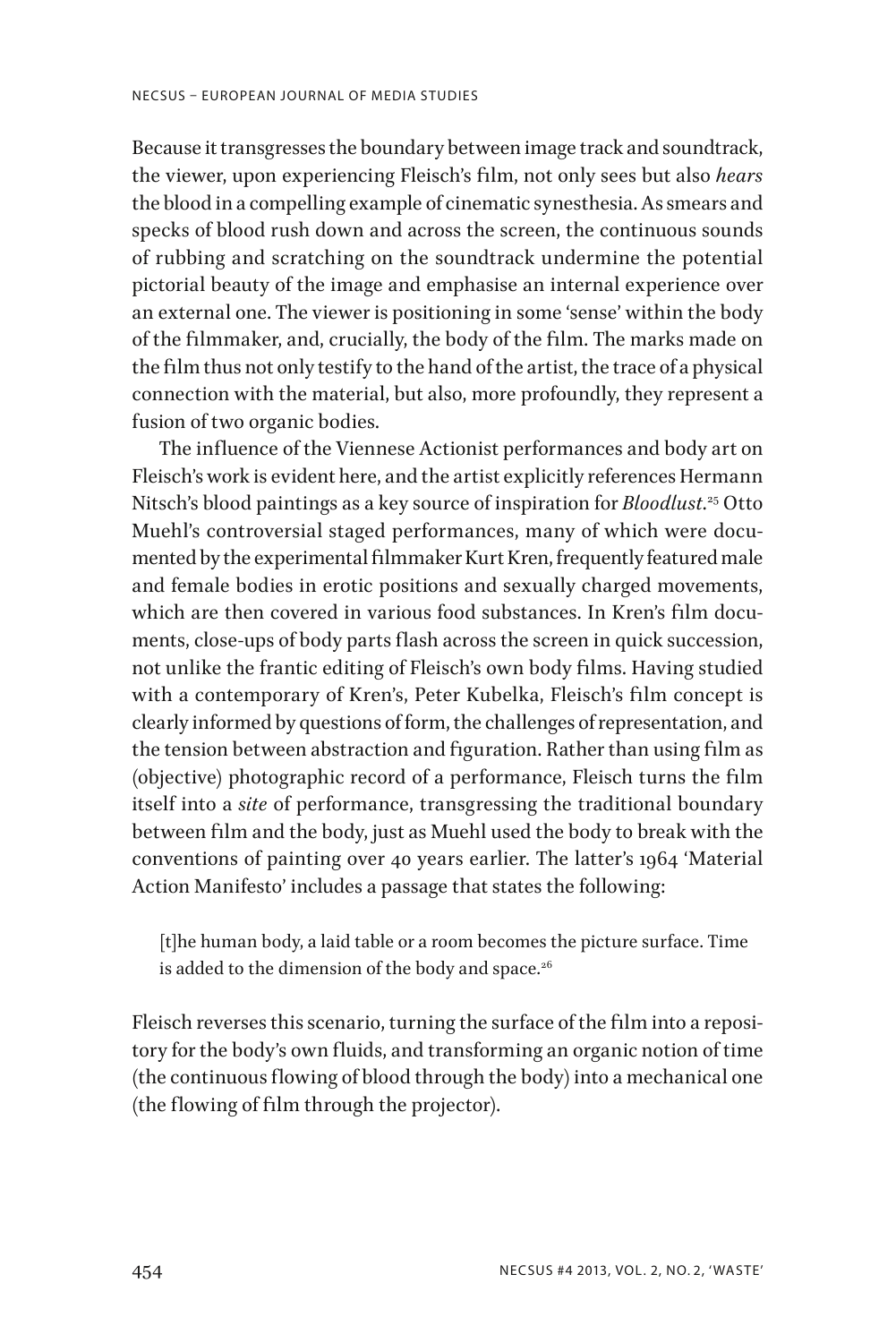

*Fig. 4: Blood surfaces.*

Fleisch develops his bodily practice further in *Hautnah* (Skinflick, 2002), this time switching the emphasis from bodily fluids to bodily surfaces. Using a similar process to *Bloodlust*, *Skinflick* involves different imprints of human skin on the celluloid strip, including fingerprints on clear leader and successive skin prints from various parts of the filmmaker's body. These are interspersed with traditionally filmed images of bodily surfaces reminiscent of Willard Maas' *Geography of the Body* (1943), in which extreme close-ups turn the familiar topography of the body into a strange and disorientating landscape of textures and curves.<sup> $27$ </sup> The film is meticulously edited to produce a rapid onslaught of extreme close-ups that flash unceasingly before the eyes of the spectator, at times giving the impression of dissolving into and then falling away from the body. The soundtrack, more menacing than *Bloodlust*, heightens this sense of chaos and entropy as the body breaks down into an unfathomable series of abstract landscapes that move back and forth between the strange and the familiar in a synthesis of surfaces – skin, film, and light. This is flesh dissolving itself to become pure energy, a form of bodily communication beyond words that approaches Artaud's theatre of cruelty in its emphasis on primal experience and tactile preverbal knowledge. The film's oscillation between conventional photographic imagery of skin and these direct material inscriptions seems to stage an inside-outside topography – the body as seen and the body as experienced.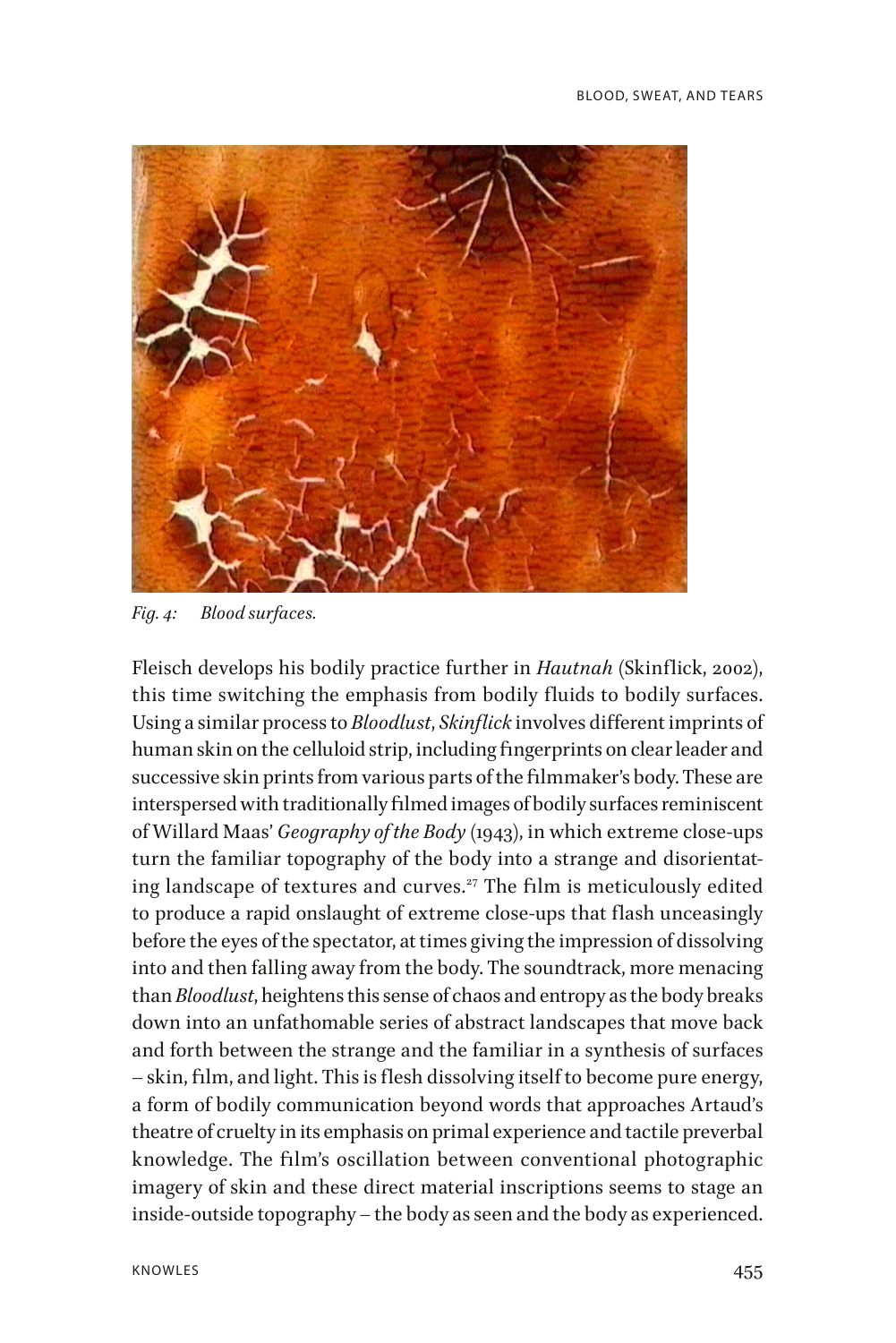

*Fig. 5: Skin imprints in Hautnah (Skinflick).*

A more literal mapping of the body can be seen in Emma Hart's *Skin Film*  (2004). To quote her description:

[b]y sticking sellotape to my skin and then peeling it off, I took off the top surface of my skin. I then stuck the tape and the skin to clear 16mm film. It is my actual skin that goes through the projector. It is a film of my total surface area, from head to toe.<sup>28</sup>

Here, we have not simply the trace of the body (usually a work copy is turned into a screening copy) but the *actual* body running through a projector. Space is translated into the time of projection – an entire body reduced to 11 minutes. What is interesting here in relation to the questions of death and materiality, waste and recycling, is the transition from life to death and back to life. The skin, once removed from the living body, immediately loses its function and proper place in the order of things and becomes 'dead' matter. However, the (after)life-giving force of the projector resucitates this bodily matter in the moment of viewing, bestowing on it a revitalised form. At the same time, Hart emphasises film as an 'autodestructive medium', in the words of D. N. Rodowick. 'Each passage of frames through a projector – the very machine that gives filmophanic/projected life to the moving image – advances a process of erosion that will eventually reduce the image to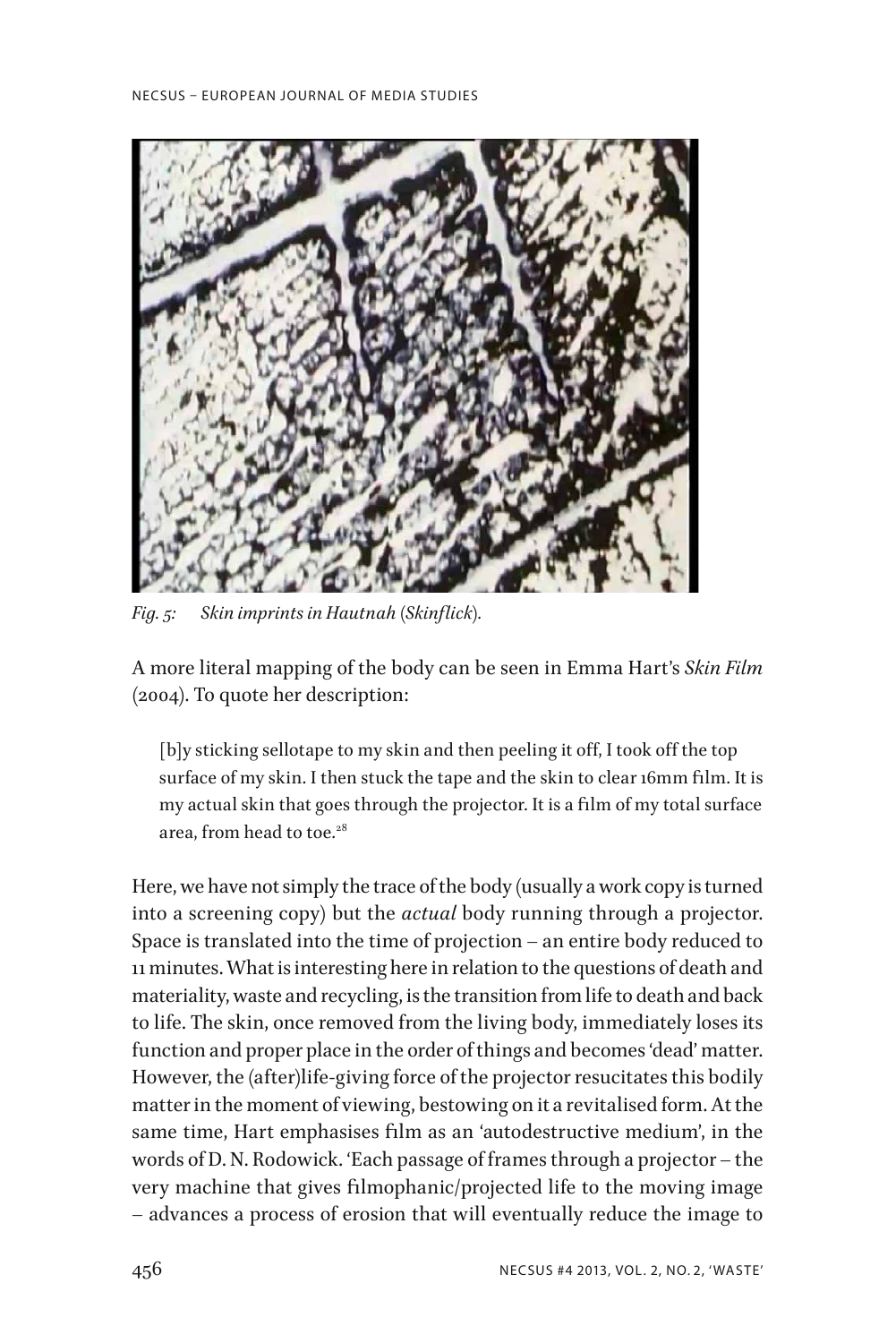nothing.'29 The body itself – in the form of the artist's skin on the surface of the film – progressively flakes and falls away with each screening. It would be hard to find a more complex and more literal reference to film as skin (and we should remember here that the French word for film – 'pellicule' – derives from the Latin 'little skin') and as a living and dying body.

If these films draw attention to the creative appropriation of bodily excess and waste, it is another unrealised (and, perhaps *unrealisable*) film project that demonstrates the extremes to which contemporary interest in the possible relationship between film and the body might go. For the Zoo Art Fair in 2007, the London-based film collective No.w.here initiated a new project entitled *Instruction for Films*, an investigation into the different ways in which films could be made using only celluloid. 40 international artists were invited to respond, including Fleisch. His project, *Peristaltic Fantasy*, 'unravels' as follows:

[a] human specimen is administered a looped dosage of clear film leader. The film enters his organism through the mouth travelling through the oesophagus until it reaches the stomach. From there it goes on through the small intestine and finally through the colon until it exits his organism through the rectum. Depending on the specimen's diet several bodily processes will have severely stained the clear leader which is then going through a projector which screens the manipulated film to an audience. After running through the projector the film re-enters the specimen to let him work his bowel magic on the film once more. This is repeated until the film disintegrates from the digestive acid or the specimen ceases to function<sup>30</sup>

Here, bodily waste in its more literal form becomes the central fascination for Fleisch. Whilst blood, spit, tears, and skin are somewhat ambiguous in terms of their status as waste products, the bowel and rectum make the connection more than explicit. The 'fantasy' is clearly that of an ultimate fusion of bodies – not simply to use the body as a creative resource (such as the emerging practice of developing film in urine), but to turn the body into an image-producing, as well as waste-producing, *machine*.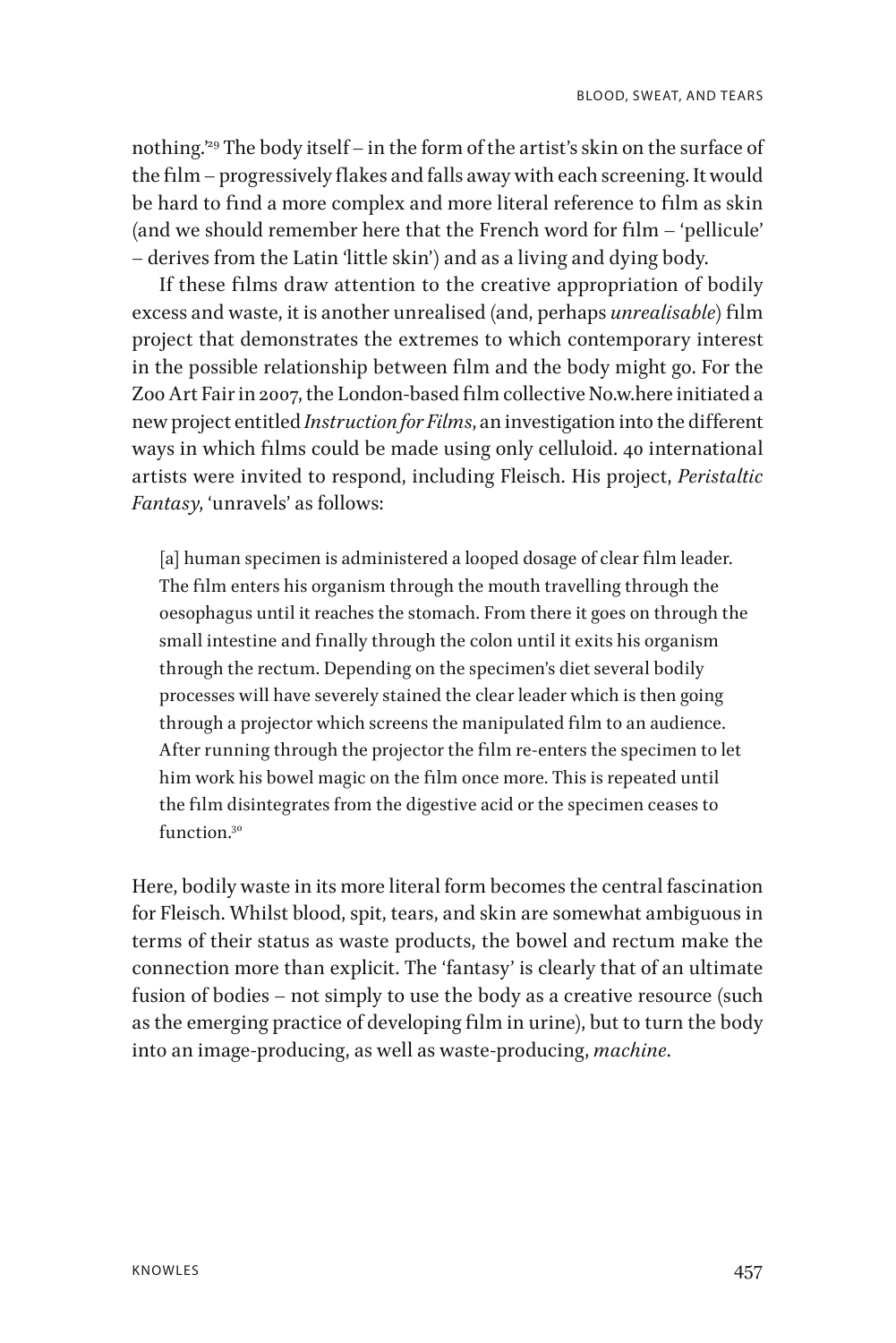#### NECSUS – EUROPEAN JOURNAL OF MEDIA STUDIES



*Fig. 6: Instructions for a film: Peristaltic Fantasy.*

It is from this perspective that Fleisch's imagined scenario can be seen to connect with some wider and more serious considerations of obsolescence and waste in late capitalist value systems. Obsolescence does not only affect material objects, but also the position of people in contemporary consumer culture. Interestingly, Fleisch places the film strip and the human 'specimen' on an equal footing; neither seems to hold more value than the other. Either the film disintegrates or the specimen 'ceases to function' – both, in other words, are perishable. Underlying this humorous scenario is the notion that the human being itself is simply another waste product, an expendable cog in the capitalist wheel of consumption and disposal. 'Consuming culture' is in this case an endless process of waste production,31 but Fleisch simultaneously, and perhaps unwittingly, moves beyond this dead-end conclusion by disturbing the most basic subject-waste and subject-object relations. *Peristaltic Fantasy* also imagines a different relationship to our own bodily waste – quite simply, a case of eating one's own shit. As Gay Hawkins argues in *The Ethics of Waste*, 'negatively valued waste like shit challenges boundaries and symbolic order, hence its potential to be extremely disturbing'.32 Although Fleisch's film instructions make no mention of shit itself (which, to confuse matters, may be read precisely as the collective cultural denial of its presence to which Hawkins draws attention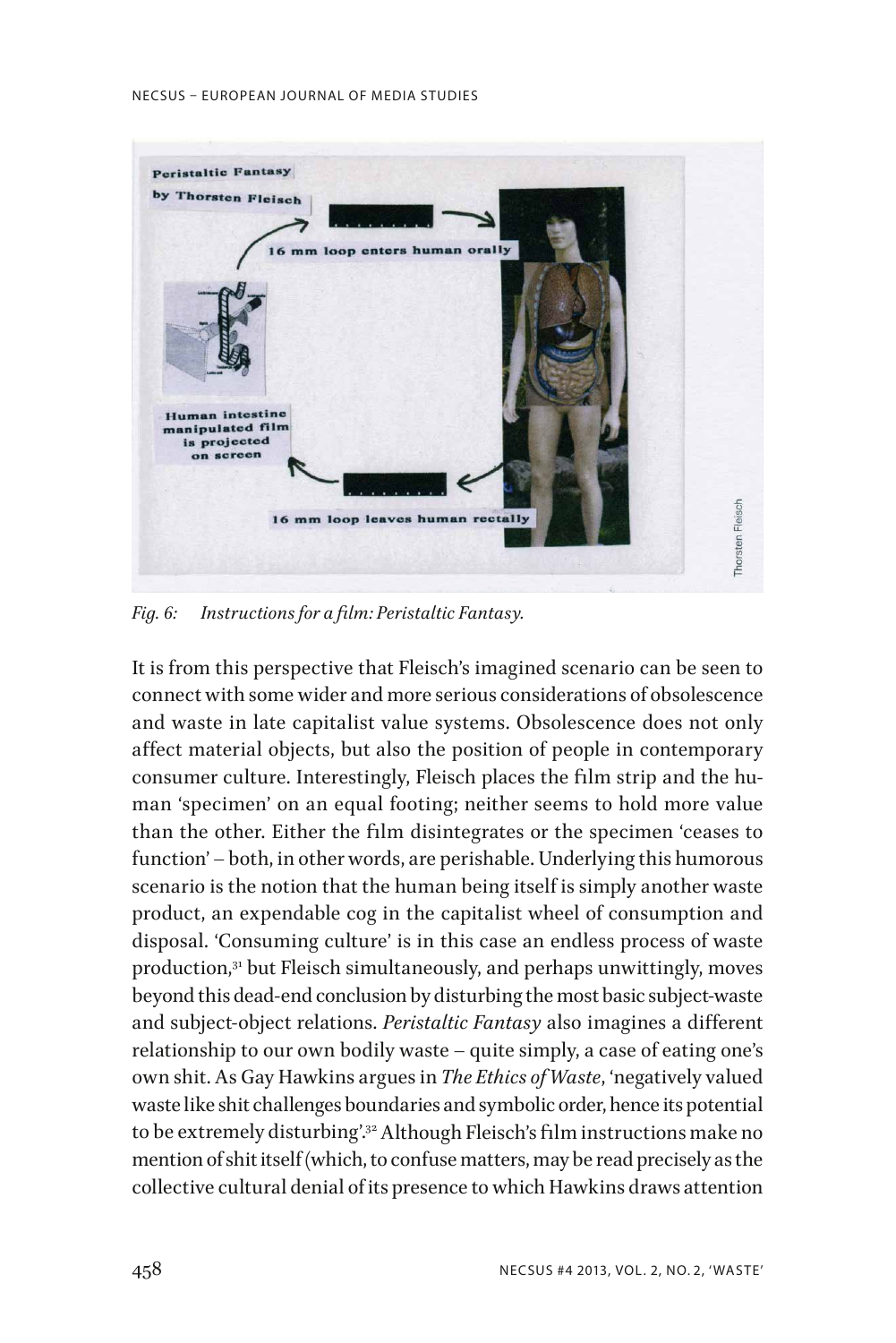in her book), we might see this creative reframing of waste-making *processes* as opening up new ways of engaging with waste in society more generally.

A similar association of film with food and bodily functions, as well as the performative staging of a film 'event' or 'happening', can also be found in the works of American filmmaker Jennifer West, whose practice involves various interventions (both individual and collective) on 16mm, 35mm, and 70mm film. *Whatever Film* (2007), to choose one example, bears the elaborate subtitle *16mm film leader soaked in lots of coffee and espresso, taken on a power walk, rubbed with sweat and inscribed with the word "whatever" written in purple metallic eyeliner*. West's approach clearly references earlier artists such as Tony Conrad, who, during the 1960s and 1970s, subjected the film material to a range of chemical processes including pickling and cooking, often acted out in live performances.33 However, what sets her work apart from these historical precedents is the emphasis on experiential transference – the staging not simply of a process or intervention, but of bodily experience itself (this film drinks coffee, goes on a power walk, sweats, and wears eyeliner!). In other words, like Fleish, West seeks out new ways to produce a direct connection between the two forms of living (and dying) organic matter. What is interesting about *Whatever Film* is the slightly incongrous combination of sweat and eyeliner, both of which are 'worn' by the film. Again, we might see West's title as disrupting the hierarchical order of things, where eyeliner conventionally signifies beauty and sweat is assosiciated with the smelly, the unfeminine, and the unclean. Here, sweat as bodily waste is not simply to be disposed of, but rather enters into a different value system when reframed, alongside eyeliner and coffee, as artistic material. It has, as is the case with all the films described so far, an afterlife that aligns it with but ulitmately takes it beyond death.

Although self-consciously playful in their film-body associations, Fleisch's techno-human fantasy and West's eccentric convoluted titles – that may or may not refer to the *actual* process employed – nonetheless constitute vital meditations on the still-unexplored potential of celluloid and the possibilities of social critique through material practice. The filmmakers discussed above emphasise analogue film as alchemy, a science of transformation that offers seemingly limitless possibilities. However, this is more than a straightforward childlike 'what if?' curiosity, where dabbling with chemicals, foodstuffs, and bodily residues creates 'interesting' visual effects. Through an engagement with materials and matter, these bodily inscriptions propose new ways of confronting mortality on two interconnected levels by fusing the politics of the body with the politics of obsolescence. They also open up avenues for thinking about economies of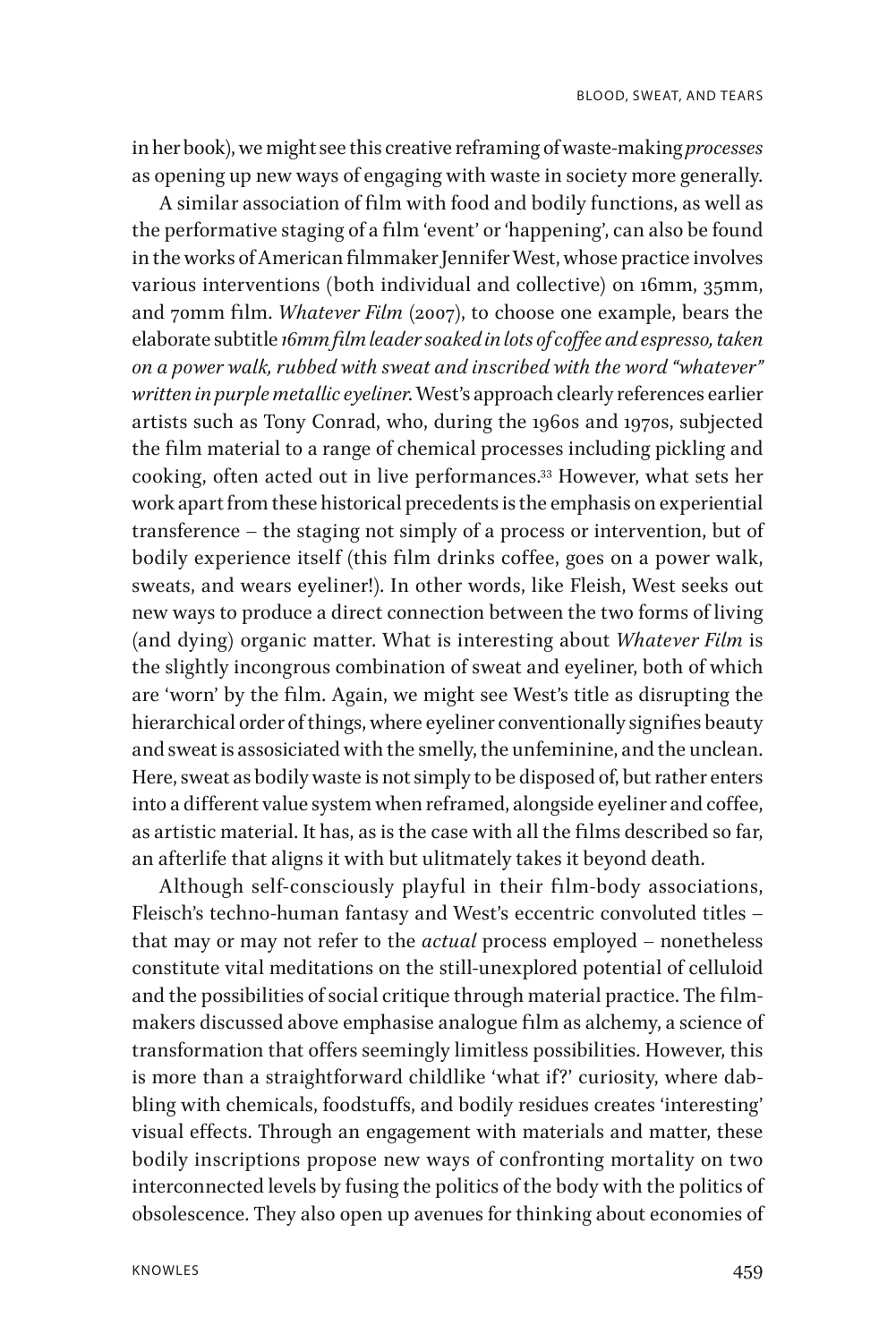waste from both a material and a social perspective. What role does and can the obsolete, discarded, and outmoded object play in the construction and deconstrution of value systems, and what forces are in operation in its passage from the dominant to the residual? How might our relationship with waste be reconceptualised through a medium that is itself now 'fit for the rubbish bin'?

Film, in its transitional state, seems to relate to Gillian Pye's assertion that

at its nadir in a cycle of consumption and production, rubbish is both ready for disappearance and yet ripe for reinvestment, reinterpretation or revaluing … operating apparently outside the world of the useful, functioning or valued, the discarded thing may appear as autonomous, existing in and for iteslf.34

As Walter Benjamin famously observed, it is only at the point of becoming obsolete or value-less that an object takes on critical power, releases 'revolutionary energies'.35

In this article I have tried to show how these contemporary experimental works demonstrate interconnected value systems, where the coming together of 'discarded things' – analogue film and bodily fluids (or matter) – opens up critical perspectives on both. Rather than turn away from that which signifies death, these films embrace death as a generative artistic metaphor.

As the body is increasingly brought into celluloid practice as a 'politics of resistance',<sup>36</sup> a new experimental aesthetic can be seen to emerge, one that offers the potential for renewal and for the revitalisation of experimental film theory in the realms of materialist practice. These new developments demonstrate that the formal and critical potential of materialist filmmaking was not exhausted during the 1960s and 1970s, and that studying these new forms also offers a way of thinking through the history of experimental cinema, particularly in terms of engagements with the body. Film's current in-between position at the threshhold of change also allows broader reflections on our own contemporary states of anxiety-inducing liminality – between the human and machine, life and death. In an age of 'posthumanism' and excessive waste culture, these celluloid inscriptions make visible our material existence and the flow of time that constitutes us.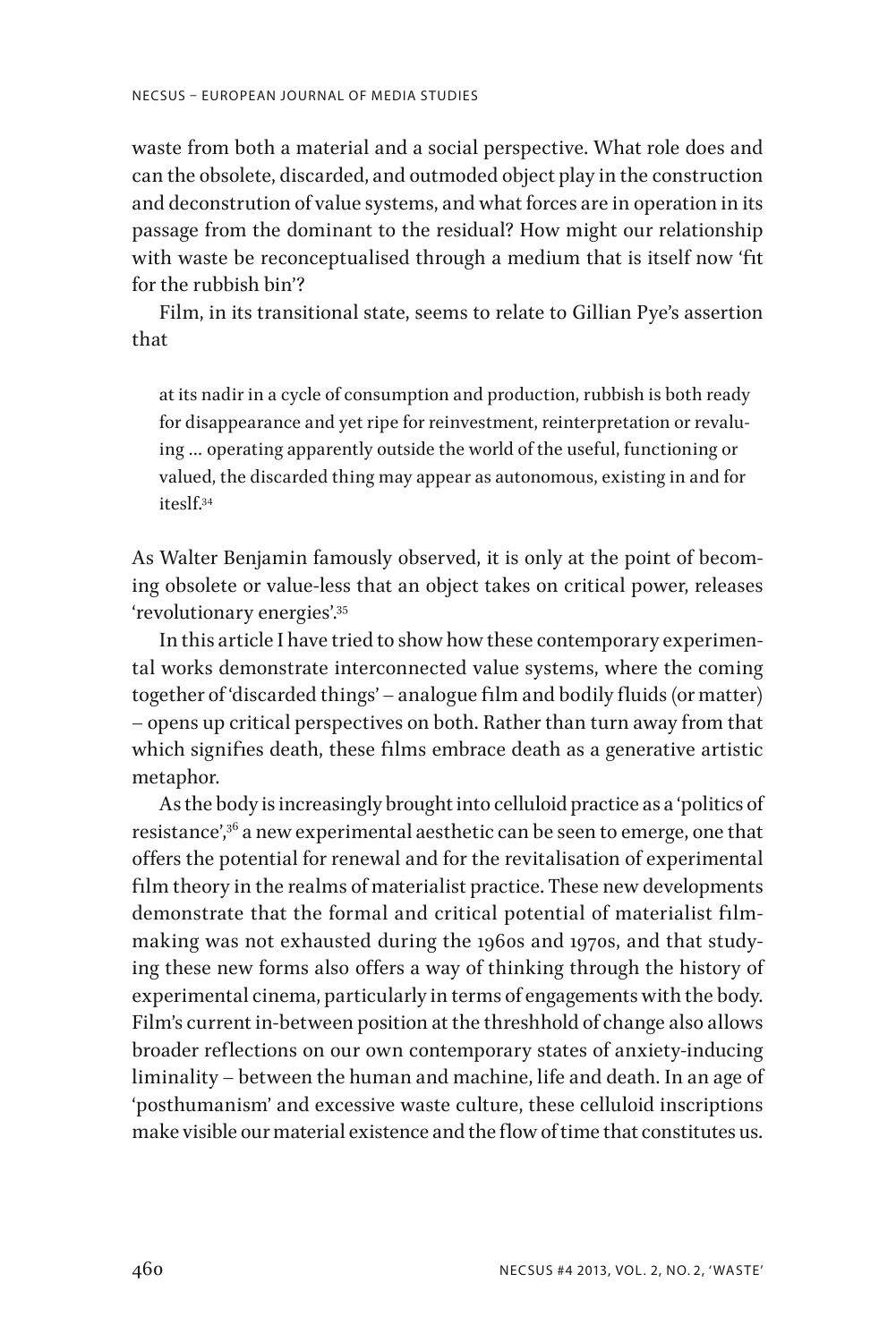### **Notes**

- 1. Marx, quoted in Krauss 1996, p. 100.
- 2. Williams 1977.
- 3. See http://www.filmlabs.org for a full list of artist-run film labs worldwide.
- 4. Hawkins 2006, p. 2.
- 5. Following the closure of the LFMC in 1999, much of the technical equipment was used to set up the No.w.here lab in 2004.
- 6. A number of publications have emerged in recent years that offer DIY instructions for filmmakers wanting to experiment with unconventional handmade techniques. See Woloshen 2010 and Ramey 2014. The filmmaker Ken Paul Rosenthal's website also contains a number of articles on homemade film practices and organic processes such as marinading film in urine and developing in various food products: http://www.kenpaulrosenthal.com/writings. htm (accessed on 19 September 2013).
- 7. Smith 2012.
- 8. Cherchi Usai 2001, p. 105.
- 9. Barthes 2000.
- 10. Marks 2002, p. 105.
- 11. Tacita Dean states the following in the accompanying catalogue to her installation at the Tate Modern: 'I have heard in these last few months more versions of the "Get real, darling" mantra than I care to recount.' Dean 2011, p. 16.
- 12. Marks 2002, pp. 91-110.
- 13. Richter 1989, p. 106.
- 14. Eros 2012. In the same issue of the journal, Janis Crystal Lipzin draws attention to the 'surreptitious conspiracy between artist, materials, and photochemical occurences'. Lipzin 2012.
- 15. Miller 2005, p. 259.
- 16. See http://www.no-w-here.org.uk/index.php?cat=1&subCat=docdetail&&id=391 (accessed on 16 October 2013).
- 17. Sobchack 1991, p. 59.
- 18. This was in fact circumstantial rather than wholly intentional. Physically weakened and rendered vulnerable by illness, Brakhage was no longer able to employ the kind of bodily control, concentration, and precision that his painted films of the previous two decades had required. Rather, he used his own saliva to facilitate surface hieroglyphic inscriptions on the body of the film material. 'It's made with my fingernails, with my spit', he says in one of his last interviews with Pip Chodorov. 'I spit upon this and loosen the emulsion and that gives me just enough so I can get in there with the fingernails.' http://www.brooklynrail. org/2008/03/express/stan-brakhage-with-pip-chodorov (accessed on 15 October 2013). What is interesting in relation to this article is that Brakhage's increased awareness of his own mortality, the feeling of being on the edge of death, led to the most intimate bodily intervention: the artist's own bodily fluid.
- 19. Michael Thompson provides an interesting account of the changing social status of bodily secretions such as spittle in *Rubbish Theory*.
- 20. Krauss 1996.
- 21. Ibid.
- 22. Kristeva 1982, p. 4.
- 23. Fleisch has consistently shifted between film and digital in his moving image works. Unlike artists such as Vicky Smith, he is by no means a militant defender of celluloid practice; rather, his films aim to draw out the specific properties of each medium, even in the case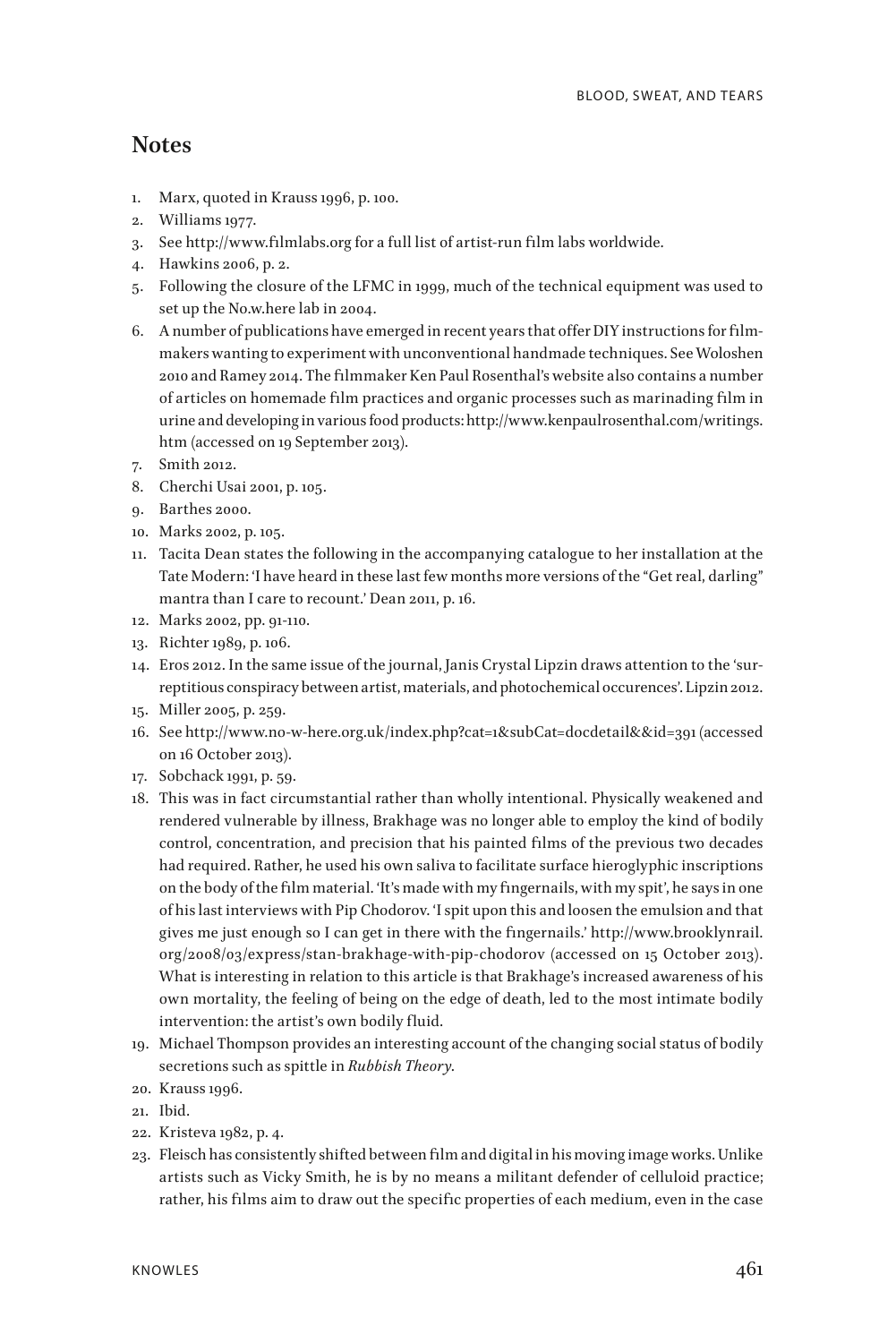#### NECSUS – EUROPEAN JOURNAL OF MEDIA STUDIES

of the film-digital hybrid *Wound Footage* (2003/2009), bringing them into a dialogue with each other within the same work. See http://fleischfilm.com.

- 24. A central and notorious figure of the live art scene since the early 1980s, American artist Ron Athey is perhaps the clearest reference point for the performative use of body fluids such as blood. Like Bob Flanagan before him, Athey's visceral performances see him submitting his own body to various forms of ritualised pain and torture, involving cutting, penatrating, and other extreme acts of physical manipulation. As Dominic Johnson points out in a recent study of the artist, '[t]o watch Athey perform is to witness him turn his body inside out in performance, up to the brink of disaster, from which he manages to withdraw more or less intact.' Johnson 2013, p. 10. Although very different as forms of artistic practice, there are clearly some connections to be made between the 'explicit body' in performance art (see Schneider 1997) and the body fluid films discussed here, particularly in terms of transgressing the boundary between inside and outside.
- 25. Enns 2010, http://www.incite-online.net/fleisch.html (accessed on 19 September 2013).
- 26. Green 1999, p. 87.
- 27. For a fuller description of this film see Elder 1997.
- 28. http://www.emmahart.info/skin.html (accessed on 20 September 2013).
- 29. Rodowick 2007, p. 125.
- 30. http://www.no-w-here.org.uk/index.php?cat=2&subCat=docdetail&id=31 (accessed 20 September 2013).
- 31. The continuous cycle of ingestion and expulsion brings to mind the first episode in Jan Švankmajer's *Dimensions of Dialogue* (1982), where Archimboldo-like heads consume each other only to spew forth ad infinitum other identical heads.
- 32. Hawkins 2006, p. 76.
- 33. Jonathan Walley notes that this kind of expanded practice has been termed 'paracinema'. See Walley 2007, p. 355-382, and 2003.
- 34. Quoted in Pye 2010, p. 6.
- 35. Ibid.
- 36. Eros 2012.

## **References**

Barthes, R. *Camera lucida: Reflections on photography*. London: Vintage, 2000.

- Cherchi Usai, P. *The death of cinema: History, cultural memory and the digital dark age*. London: BFI, 2001.
- Dean, T. *FILM*, 11 October 2011 11 March 2012, London: Tate Publishing, 2011.
- Elder, R. *A body of vision: Representations of the body in recent film and poetry*. Waterloo: Wilfrid Laurier Press, 1997.
- Enns, C. 'Escaping Time: An Interview with Thorsten Fleisch', *Incite: Journal of Experimental Media*, Interview Series, 2010: http://www.incite-online.net/fleisch.html.
- Eros, B. 'more captivating than phosphorous', *Millennium Film Journal* 56, Fall 2012: 42-49.
- Green, M (ed.). *Brus, Muehl, Nitsch, Schwarzkogler: Writings of the Vienna actionists*. London: Atlas Press, 1999.
- Hawkins, G. *The ethics of waste: How we relate to rubbish*. Latham-Oxford: Rowman and Littlefield, 2006.
- Johnson, D (ed.). *Pleading in the blood: The art and performances of Ron Athey*. London: Intellect, 2013.